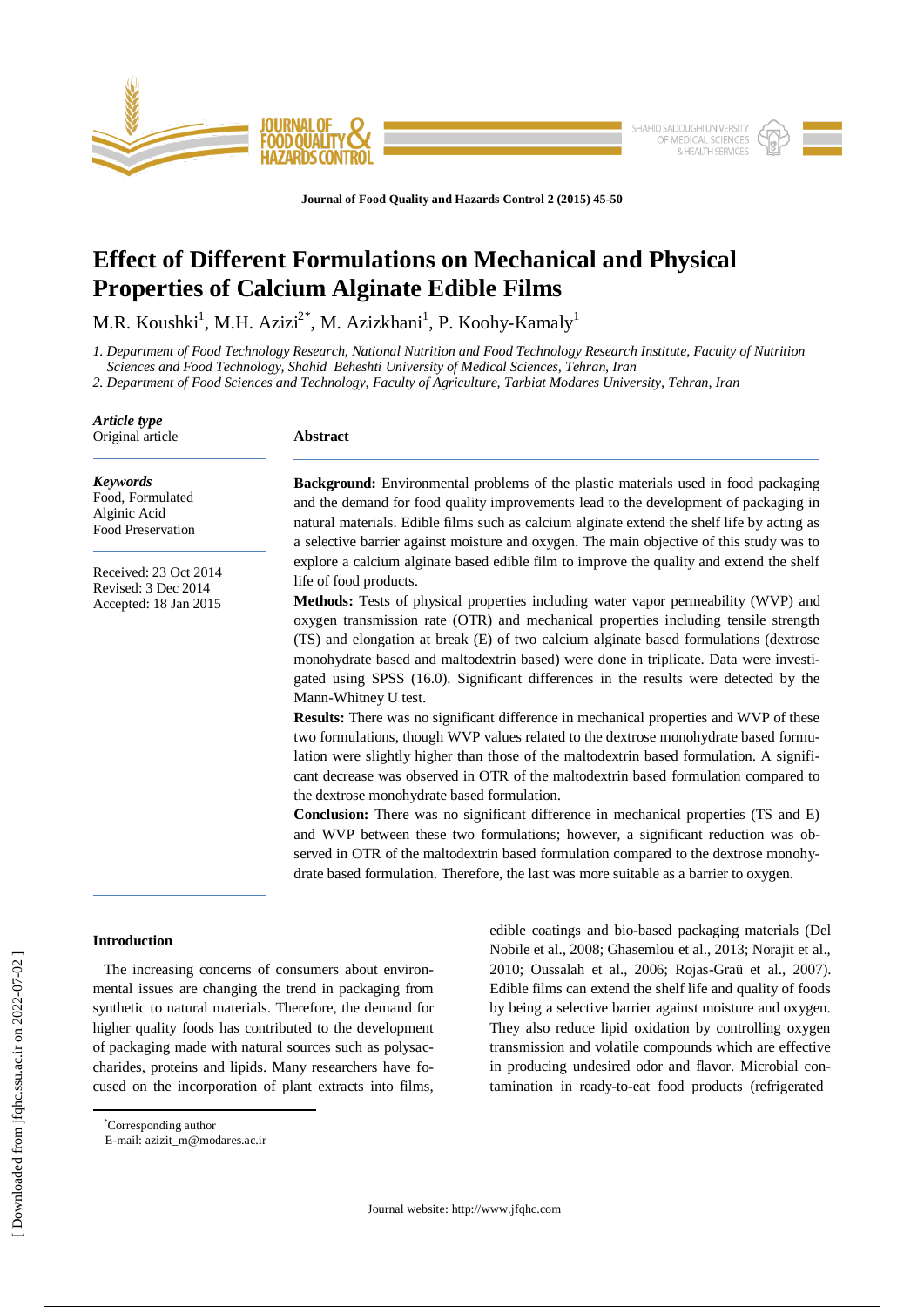meats and intermediate moisture foods) is the main cause of food spoilage and food-borne disease (Cárdenas et al., 2008; Cutter, 2002; Devlieghere et al., 2004). Edible coatings either individually or with antimicrobial agents, inhibit bacterial growth on food surfaces, therefore which retarding food spoilage (Ouattara et al., 2000).

 Alginate, a polysaccharide extracted from brown seaweeds (Phaeophyceae) is a common gel-producing agent in food technology (Mancini and McHugh, 2000). Alginate is a salt of alginic acid. It is a polymer of β-Dmannuronic acid  $(M)$  and  $\alpha$ -L-guluronic acid  $(G)$  which provides unique properties including thickening, stabilizing, suspending, film forming, gel producing, and emulsion stabilizing (Rhim, 2004). Hydrophilic alginate films are poor moisture barriers but the use of calcium in film formulation reduces these films' water vapor permeability (WVP), making them insoluble in water (Olivas and Barbosa-Cánovas, 2008).

 Plasticizers are used to modify the physical and mechanical properties of films (Rhim, 2004). The addition of plasticizers to the main ingredients of film or their dispersion result in the separation of polymer chains, reduction of structure rigidity, and increased flexibility of the alginate film (Guilbert and Biquet, 1996). Also, plasticizers can reduce brittleness, decrease hydrogen bonds between polymer chains and increase intermolecular spaces. Water may also be a plasticizer in hydrophilic coatings like alginate (Sothornvit and Krochta, 2000).

 Rhim (2004) studied physical and mechanical properties of sodium alginate, evaluating its water resistance after treatment with calcium chloride using two methods. The WVP, tensile properties and solubility of methylcellulose edible films were evaluated (Turhan and Şahbaz, 2004). The effects of garlic oil addition on physical and antimicrobial properties of edible alginate films were studied (Pranoto et al., 2005) and the antimicrobial and impermeability properties of edible alginate apple puree films in the presence of essential oils and oil compounds were also reported (Rojas-Graü et al., 2007).

 The objectives of the present study were to evaluate physical properties including film thickness, water vapor permeability (WVP), oxygen transmission rate (OTR) and mechanical properties including tensile strength (TS) and elongation at break (E) in two different formulations of alginate film.

### **Materials and methods**

#### *Ingredients and reagents*

 Sodium alginate (BDH Co, UK), maltodextrin (DE 10.2, Applichem Co, UK), D-glucose monohydrate, calcium chloride, carboxyl methyl cellulose, glycerol, silica gel, glacial acetic acid, chloroform, titrisol solution of 0.01 N sodium thiocyanate (Merck, Germany), starch indicator solution, soybean oil sample without antioxidant (Parsghoo Vegetable Oil Co.) and grease were used.

#### *Instruments*

 Special cups designed for WVP measurement, a rim with a gasket and screws, caliper, micrometer, analytical scale (with readability of 0.0001), oven, water still (GFL 2104, Germany), surgical scalpel No. 24 (Health Care, China), 30×20 cm plexiglass sheets, medium and small magnets, a heater stirrer (Tajhizfan, Iran), an instron machine (Zwick, Germany) and a stomacher 400 circulator (Seward, USA) were also used.

# *Film preparation*

 To make a dextrose monohydrate based film, 5 g sodium alginate powder was mixed with 45 g dextrose monohydrate dry granules. The mixture was dissolved in 270 ml distilled water at ambient temperature (25 °C). In order to achieve a homogenous solution, the mixture was poured into a bag and blended for 10 min at  $200 \times g$ . Then the solution was transferred to a beaker and stirred on a heater stirrer for 4 h to remove trapped air. 50 ml aliquots of the solution were placed on  $30\times20$  cm plexiglass sheets which had been coated with cellophane. The solutions were spread on the cellophane by a glass rod to reach a uniform area, making a thin layer. The sheets were dried in ambient conditions ( $23\pm2$  °C and  $50\pm5\%$ RH) for 48 h. The film was then removed from the cellophane and dipped in a solution containing 2.75 g calcium chloride and 0.9 g carboxyl methyl cellulose in 49 ml distilled water for 30 min and allowed to dry for 24 h in ambient conditions. To make a maltodextrin based film, 5 g sodium alginate powder was mixed with 45 g dry maltodextrin. About 20 g glycerol was added to the mixture and dissolved in 210 ml distilled water. Further steps were as described for dextrose monohydrate based film.

#### *Film thickness determination*

 The thickness of each film was randomly measured by a digital micrometer (0-20 mm) with a resolution of 0.001 mm at five places in triplicate and their mean were used to calculate WVP (Rhim, 2004).

#### *Determination of TS and E*

 Mechanical tests were performed according to the American Society for Testing and Materials (ASTM) D882 standard method (ASTM, 2002a) and Longares et al. (2004) by Instron machine (Z 2.5, Zwick, Germany) in ambient conditions as described above. The films were cut into 70×30 mm strips using a surgical scalpel and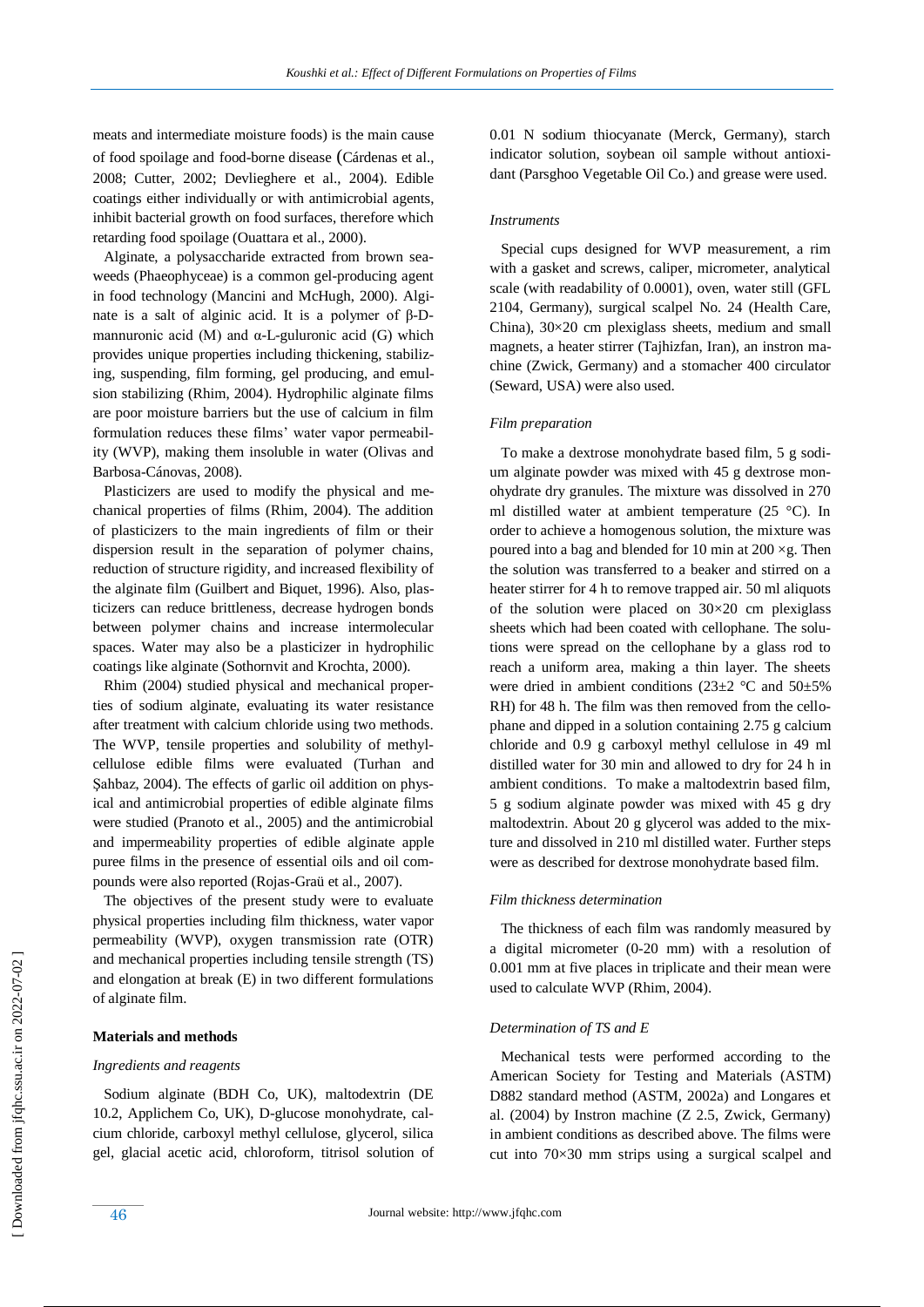fastened to the 17.23 mm arms of the machine before applying a force of 500 N. Tensile properties were reported using instron software in two main parameters; stress at break point in MPa and strain in mm.

# *Determination of WVP*

 WVP was tested according to the method of McHugh et al. (1993) which is a modified version of the ASTM E96 standard method (ASTM, 2002b). The ASTM E96 method measures WVP in hydrophobic polymer films, where resistance to mass transfer in the gaseous phase (through both sides of the film on the cup) is insignificant. In the method modified for hydrophilic films, the role of water vapor partial pressure in the air gap between the film and water in the cup has been considered. Both methods are based on gravimeter. Here, films were cut into pieces using a surgical scalpel to match the cup opening. About 10 ml distilled water was poured into each cup and the gap between the water surface and the film was measured. The film was fixed to the cup opening by grease and sealed by a rim, gasket and screws. Then, the cups were weighed and equilibrated for 2 h in desiccators to reach a linear correlation between weight loss and time. Each cup was weighed at 3 h intervals 5 times for 24 h. Weight loss over time was measured and WVP was calculated as follows:

 $WVP = WVTR_{\gamma}/(p_3-p_2)$  $p_2 = P-(P-p_1) \exp (RT\Delta zWVTR/PD)$ 

Where  $\chi$  is average thickness of the film,  $p_3$  is water vapor partial pressure inside the chamber (atm) and  $p_2$  is corrected water vapor partial pressure next to the film inside the cup (atm). P is the total atmospheric pressure (atm),  $p_1$  is the partial pressure at the surface of the desiccant in the cup, R is the universal gas constant  $\left(\text{cm}^3 \text{ atm/g}\right)$ mol K), T is the absolute temperature during the test  $(K)$ ,  $\Delta z$  is the air gap inside the cup (cm), and D is the diffusion coefficient (cm<sup>2</sup>/s) (McHugh et al., 1993).

 The cups were 5.5 cm in outer diameter, 3.5 cm in inner diameter, 2.5 cm in height, edge width of 1 cm and opening area of  $23.75 \text{ cm}^2$ . The air gaps between the surface of the distilled water and the edge of the film were as follows. For the dextrose monohydrate based film (0.42 mm thick), water depth in triplicate cups on day 1 was 2 cm, 1.8 cm and 2.1 cm. On day 2 those depths were 1.9 cm, 1.6 cm and 2 cm, respectively. For the maltodextrin based film (0.32 mm thick), water depth in the triplicate cups on day 1 was 2.1, 1.9 and 2 cm. On day 2, those depths were 2, 1.8 and 1.9 cm.

## *Determination of oxygen transmission rate*

 The comparative quality test was done by the method of Ou et al. (2005) with a slight modification to determine OTR. The test was based on the determination of peroxide value changes in antioxidant-free fresh sheep fat samples. In order to determine OTR, 10 g fresh antioxidant-free fat samples were transferred to each cup and the openings were covered by the film samples. Afterwards, the cups were maintained at 40  $^{\circ}$ C in the oven for 12 days. Peroxide value was calculated according to the method of Ou et al. (2005) for each sample on the final day.

# *Statistical analysis*

 A complete block model was used in SPSS 16.0 to investigate the mechanical and physical properties of two different films in triplicate. Significant differences were determined by the Mann-Whitney U test.

## **Results**

 There was no significant difference (*p>*0.05) between the two films in E, TS or WVP. However, bar charts suggest that maltodextrin based films had relatively high E (Fig. 1), relatively low TS (Fig. 2) and relatively low WVP (Fig. 3). Maltodextrin based films also had relatively low OTR (*p<*0.05; Fig. 4).



**Film formulations in 3 replicates**

**Fig. 1:** Elongation of two different film formulations measured by Instron





**Fig. 2:** Tensile strength of two different film formulations measured by Instron

Film formulation of dextrose monohydrate based Film formulation of maltodextrin based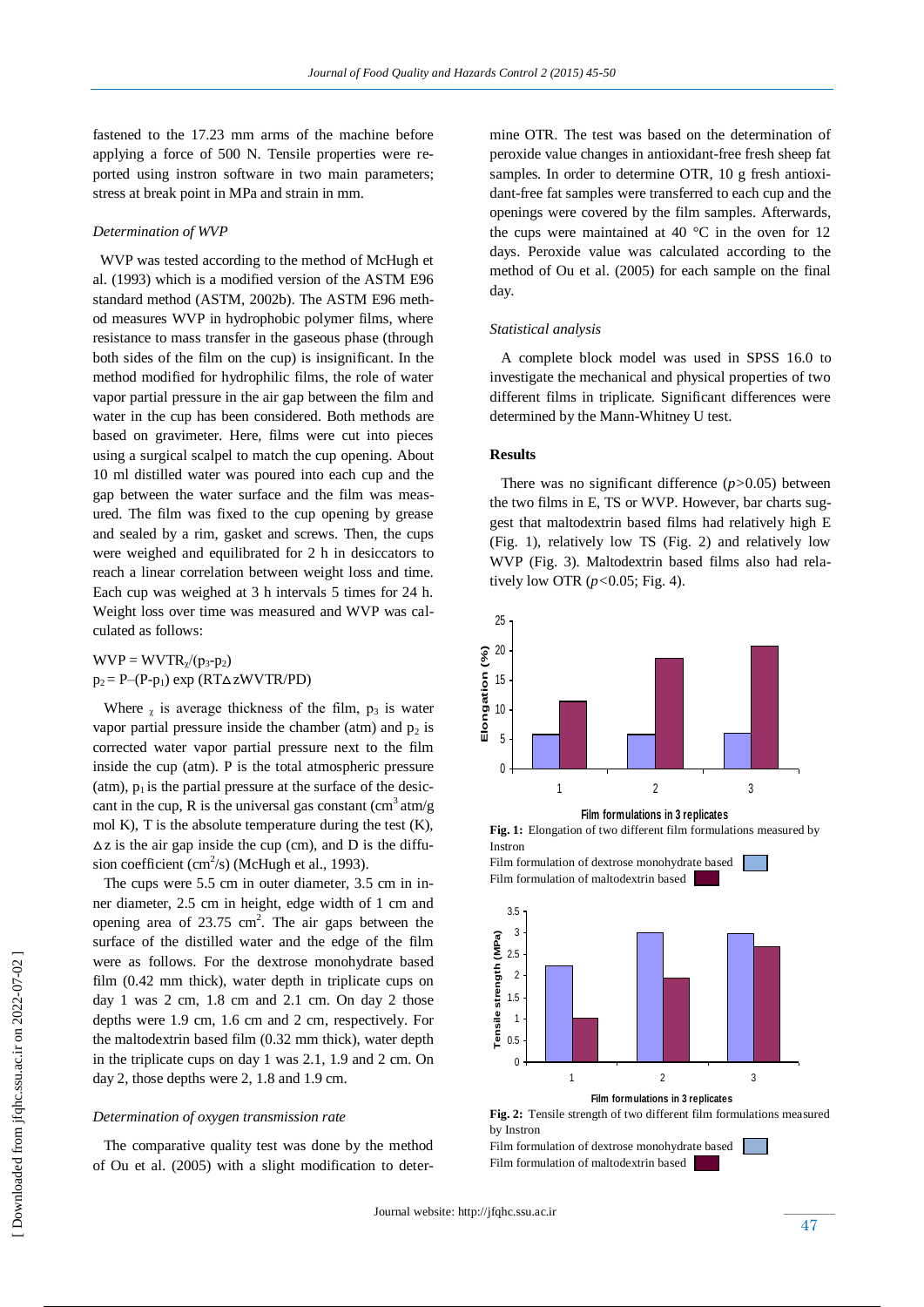

**Fig. 3:** WVP of two different film formulations Film formulation of dextrose monohydrate based Film formulation of maltodextrin based



**Fig. 4:** Peroxide values in two different formulations which represents oxygen transmission rate Film formulation of dextrose monohydrate based formulation of maltodextrin based

**Table 1:** Comparison of mechanical properties and WVP of some edible films

| Film                   | R <sub>H</sub> | <b>Plasticizer</b> | <b>TS</b>    | E         | <b>WVP</b>               | <b>References</b>             |
|------------------------|----------------|--------------------|--------------|-----------|--------------------------|-------------------------------|
|                        | $(\%)$         |                    | (MPa)        | $(\%)$    | (g/m s Pa)               |                               |
| Calcium-alginate       | 50             | None               | 2.73         | 5.8       | $6.5 \times 10^{-2}$     | Present study                 |
| Calcium-alginate       | 50             | Glycerol           | 1.89         | 17        | $3.4\times10^{-2}$       | Present study                 |
| Calcium-alginate       | 56             | Sorbitol           | 65.9         | 2.5       | $2.1\times10^{-10}$      | Olivas and Barbosa-Cánovas    |
|                        |                |                    |              |           |                          | (2008)                        |
| Calcium-alginate       | 56             | Glycerol           | 64.7         | 2.8       | $4.2\times10^{-10}$      | Olivas and Barbosa-Cánovas    |
|                        |                |                    |              |           |                          | (2008)                        |
| Calcium-alginate       | 98             | Sorbitol           | 18.4         | 6.6       | $3.5 \times 10^{-10}$    | Olivas and Barbosa-Cánovas    |
|                        |                |                    |              |           |                          | (2008)                        |
| Calcium-alginate       | 98             | Glycerol           | 24.1         | 7.9       | $5.4\times10^{-10}$      | Olivas and Barbosa-Cánovas    |
|                        |                |                    |              |           |                          | (2008)                        |
| Soy protein isolate    | 50             | Ferulic acid       | 1.4          | 86.4      | $3.02\times10^{-11}$     | Ou et al. (2005)              |
| Calcium-alginate       | 50             | Glycerol           | 85.9         | 3.8       | $1.0\times10^{-9}$       | Rhim (2004)                   |
| Calcium-alginate       | 50             | Oregano            | 31.1         | 3.7       | $2.7\times10^{-9}$       | Benavides et al. (2012)       |
|                        |                | essential oil      |              |           |                          |                               |
| $\beta$ -Lactoglobulin | 50             | Sorbitol           | $2.7 - 10.6$ | 24.7-65.8 | $\overline{\phantom{a}}$ | Sothornvit and Krochta (2000) |
| $\beta$ -Lactoglobulin | 50             | Glycerol           | $4.9 - 16$   | 11.3-76.4 | $\overline{\phantom{a}}$ | Sothornvit and Krochta (2000) |

#### **Discussion**

 Table 1 compares the present study's observations on mechanical properties and WVP with those of previous studies. Similar results were reported by Olivas and Barbosa-Cánovas (2008) using different plasticizers including fructose, glycerol, sorbitol and polyethylene glycol (PEG8000) and also there was no significant difference between the films containing glycerol and those containing other plasticizers. Of course, as RH was increased (76% and 85% RH), significantly higher TS and lower E were observed in the films containing glycerol, compared to sorbitol and fructose (*p<*0.05). According to Pranoto et al. (2005), garlic oil addition to the film formulation had the same effect on TS and E. Also, Turhan and Şahbaz (2004) found that using ethanol and polyethylene glycol (PEG400) in the formulation could decrease TS in methylcellulose (MC) based films. High TS was related to several hydrogen bonds between MC chains. These bonds contributed to cohesiveness and low flexibility of unplasticized films. As PEG was entered into the MC network, a competition for hydrogen bonding occurred between MC-MC and MC-PEG. As a result, direct interactions between MC chains were reduced because of hydrogen bond formation with PEG and slightly by a blocking effect of high molecular weight PEG. Therefore, an increase in PEG concentration significantly increased hydrogen bond formation which led to decreased TS and increased E. Rojas-Graü et al. (2007) found that using essential oils and oil compounds could significantly decrease TS and increase E; however, no significant difference was observed in this study after adding glycerol as a plasticizer.

 Contrary to our findings, Rhim (2004) reported an increase in TS and a decrease in E after treating films with calcium chloride. Increasing  $CaCl<sub>2</sub>$  solution's concentration and immersion time or developing cross link for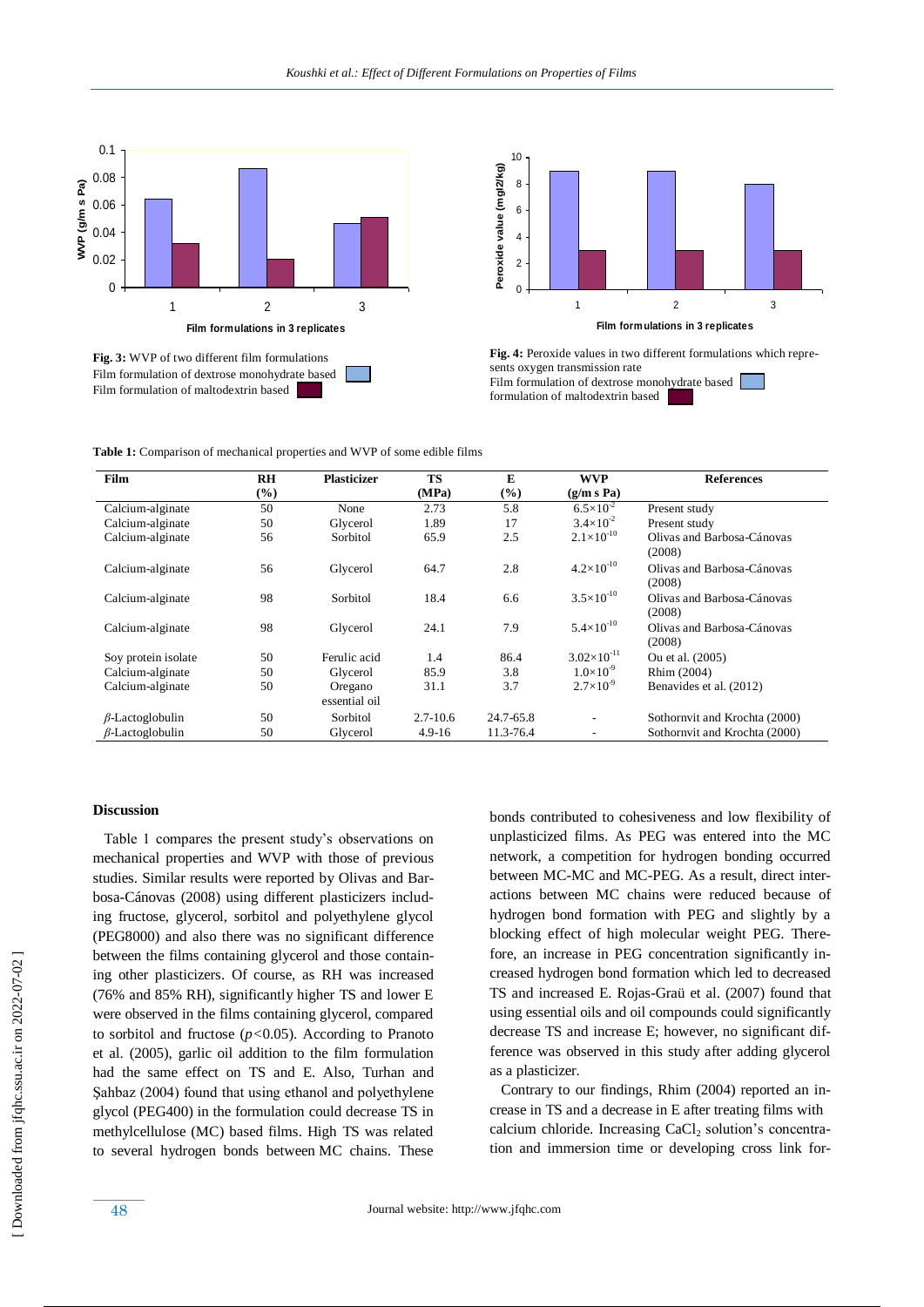mation between carboxyl groups of alginate and calcium ions led to these changes.

 Although, the formulations studied by Benavides et al. (2012) and Galus and Lenart (2013) were different from this study, it means TS and E were higher and WVP was lower than the present findings. Rhim (2004) found that WVP was increased with the addition of extra glycerol. WVP values mostly depended on the method of preparation. In other words the variations of films prepared by mixing were not significant compared to the control; but in a film prepared by immersion, there was a significant decrease arising from the cross linking of alginate and calcium ions. Apparently, ionic cross linking would also reduce polymer movements and water vapor transmission through the film network. Although no significant difference was observed in WVP at the present study, a trend of WVP variation in based films was observed.

 Similar to the present study, Tapia et al. (2008) reported that glycerol could be used as a plasticizer in film formulation. Plasticizers increase polymer chains' movements by filling gaps in the polymer network. Accordingly, plasticizers could result in low brittleness, increase hydrophilicity and increase transmission of gas and water vapor. Glycerol enhances films' resistance to water vapor transmission at concentrations between 1.5-1.75% (v/v), but it shows a reverse effect at higher concentrations. It has been stated that the addition of plasticizers also modifies films' properties and increase WVP by decreasing the number of intramolecular bonds between polymer chains; however, the films containing fructose and sorbitol have lower WVP than unplasticized films (Guilbert and Biquet, 1996). Regarding the high brittleness of unplasticized films, they might contain small pores that would increase water vapor transmission rate. There was no significant difference in WVP between the films containing glycerol and unplasticized ones. Rodriguez et al. (2006) noted that there was no significant difference in WVP between starch films containing glycerol as plasticizer and unplasticized films which verified our finding. The addition of plasticizers to the polymer matrix could increase WVP. For instance, PEG400 is incorporated in the polymer matrix and decreases cohesive forces between methyl cellulose chains. As a result, empty space and then movement increase and water molecules are able to disperse freely; therefore, WVP is increased (Turhan and Şahbaz, 2004). WVP changes for maltodextrin based film were similar to those reported by Pranoto et al. (2005) after using 0.4% (v/v) garlic oil in alginate films' preparation, while there was no significant difference, which might happen due to hydrophobic properties of garlic oil that contributed to intramolecular interactions in the alginate film network and increased transmitted humidity by the film.

 Using essential oils and oil compounds has no effect on WVP, probably because they are terpene-like compounds and are not lipids (Rojas-Graü et al., 2007). Significant reductions in the OTR of maltodextrin based formulation films can be explained by noting that alginate film is affected by multivalent cations' concentration in the gel (like calcium), cation addition rate, exposure time to cations, pH, temperature and other ingredients like hydrocolloids. Calcium ions connect to alginate polymer chains by ionic hydrogen bonds (Miller and Krochta, 1997). Rojas-Graü et al. (2007) showed that alginateapple puree films were efficient barriers against oxygen. Permeability of this film was half of pectin-apple puree films, which meant the carbohydrate used in formulation affected OTR. A slight decrease was observed in OTR by adding 0.5% (w/w) lemon grass and citral. Therefore, it was expected that maltodextrin addition would have a major effect and glycerol would play a minor role in OTR reduction in the second formulation compared to the other one in the present study. OTR reduction led to reduction in fat oxidation (rancidity), oxidation of myoglobin (browning), sublimation of volatile compounds, and preventing entrance of volatile compounds from the environment.

#### **Conclusion**

 There was no significant difference in mechanical properties (TS and E) and WVP between the two films studied here; however, a significant reduction in OTR was observed in maltodextrin based films in comparison with dextrose monohydrate based films. As a result, maltodextrin based film containing added glycerol was more suitable as a barrier to oxygen.

#### **Conflicts of interest**

None declared.

#### **Acknowledgements**

 The authors thank financial support of National Nutrition and Food Technology Research Institute, Faculty of Nutrition Sciences and Food Technology, Shahid Beheshti University of Medical Sciences, Tehran, Iran.

#### **References**

- American Society for Testing and Materials (ASTM). (2002a). Standards test method for tensile properties of tin plastic sheeting (D 882). In: annual book of ASTM standards. American Society for Testing and Materials, Philadelphia.
- American Society for Testing and Materials (ASTM). (2002b). Standards test method for water vapor transmission of materials (E 96). In: annual book of ASTM standards. American Society for Testing and Materials, Philadelphia.
- Benavides S., Villalobos-Carvajal R., Reyes J.E. (2012). Physical, mechanical and antibacterial properties of alginate film: effect